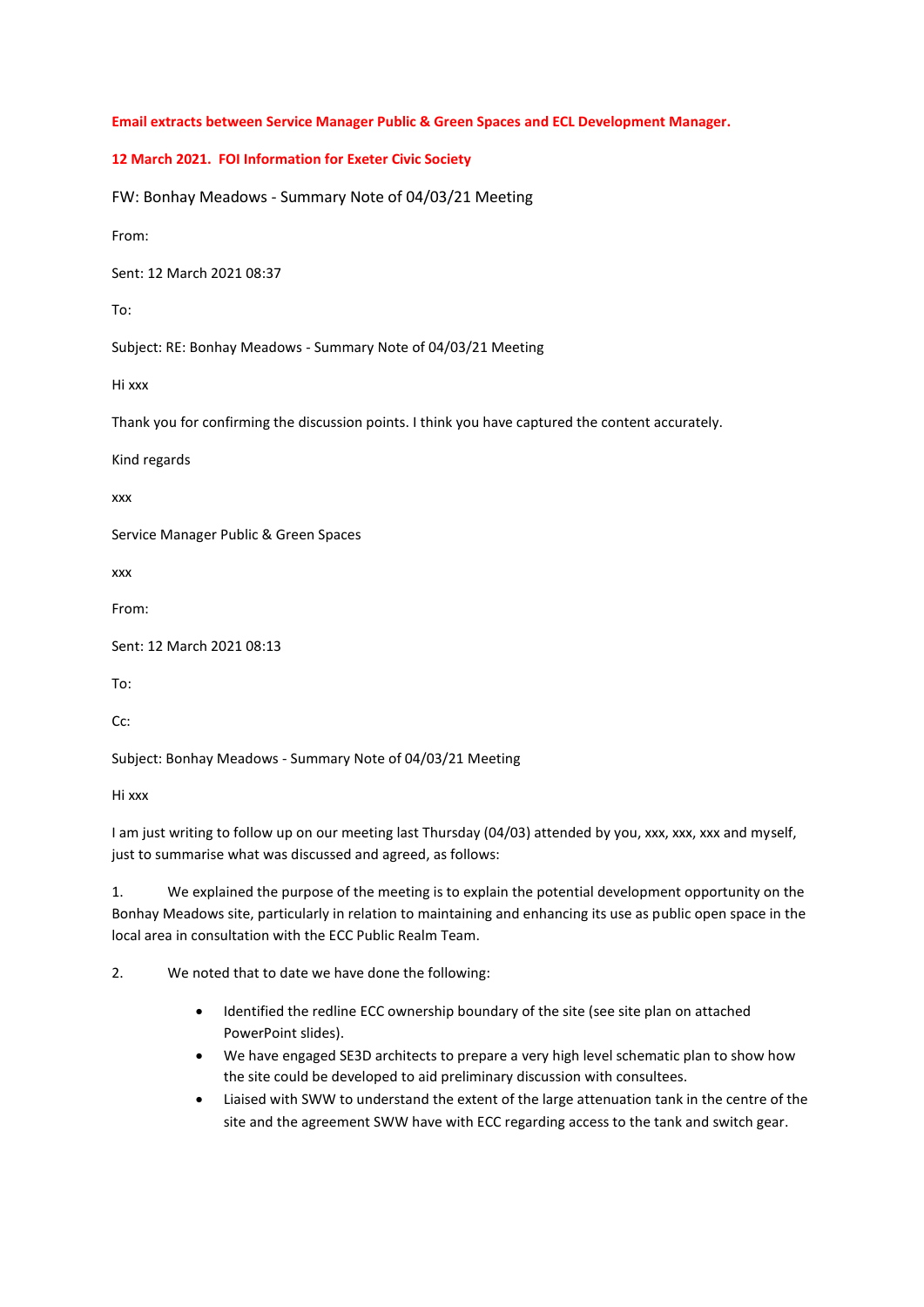- Consulted with the Environment Agency regarding flood risk management at the site, the new Flood Defence the EA have recently constructed and EA ongoing access requirements (to the slipway) at the site.
- Consulted the ECC Planning Team to understand Planning considerations in relation to the site.

3. We looked at the schematic plan and noted the three potential buildings located around the central SWW below ground attenuation tank. It is anticipated that the buildings will be for residential use with the possibility of other uses on the ground floor, such as office space, retail or cafes etc.

4. It was noted that this scheme has high level support from the Council Leader and Chief Executive.

5. You noted the possibility of relocating the quayside ECC Canal Office to somewhere like this to potentially free up this space.

6. It was suggested that Block 2 attached to the southern building could be relocated to the south end of the chevron building to create better permeability and access through the centre of the site and open spaces from Bonhay Road - see marked-up sketch below:



7. You noted that the only other public open space in the local area is Barts Cemetery which is subject to some anti-social behaviour, meaning that Bonhay Meadows is an important open space in the Local Plan.

8. We confirmed that it is anticipated that the open space around the buildings will generally be accessible public open space, with the intention of enhancing the open space with opportunities such as outdoor gyms, public sculpture, enhanced landscaping, planting and trees.

9. It was confirmed that we would aim to retain as many of the existing and new trees as possible on the site.

10. You confirmed that you are supportive of the scheme and that it could add value to the existing open space on the site.

11. It was agreed that we would progress the scheme design in consultation with the Pubic Realm/Placemaking Group, including xxx to advise on landscape design and carbon sequestering etc. The intention would be to create a dedicated Working Group to feed in to the design development process.